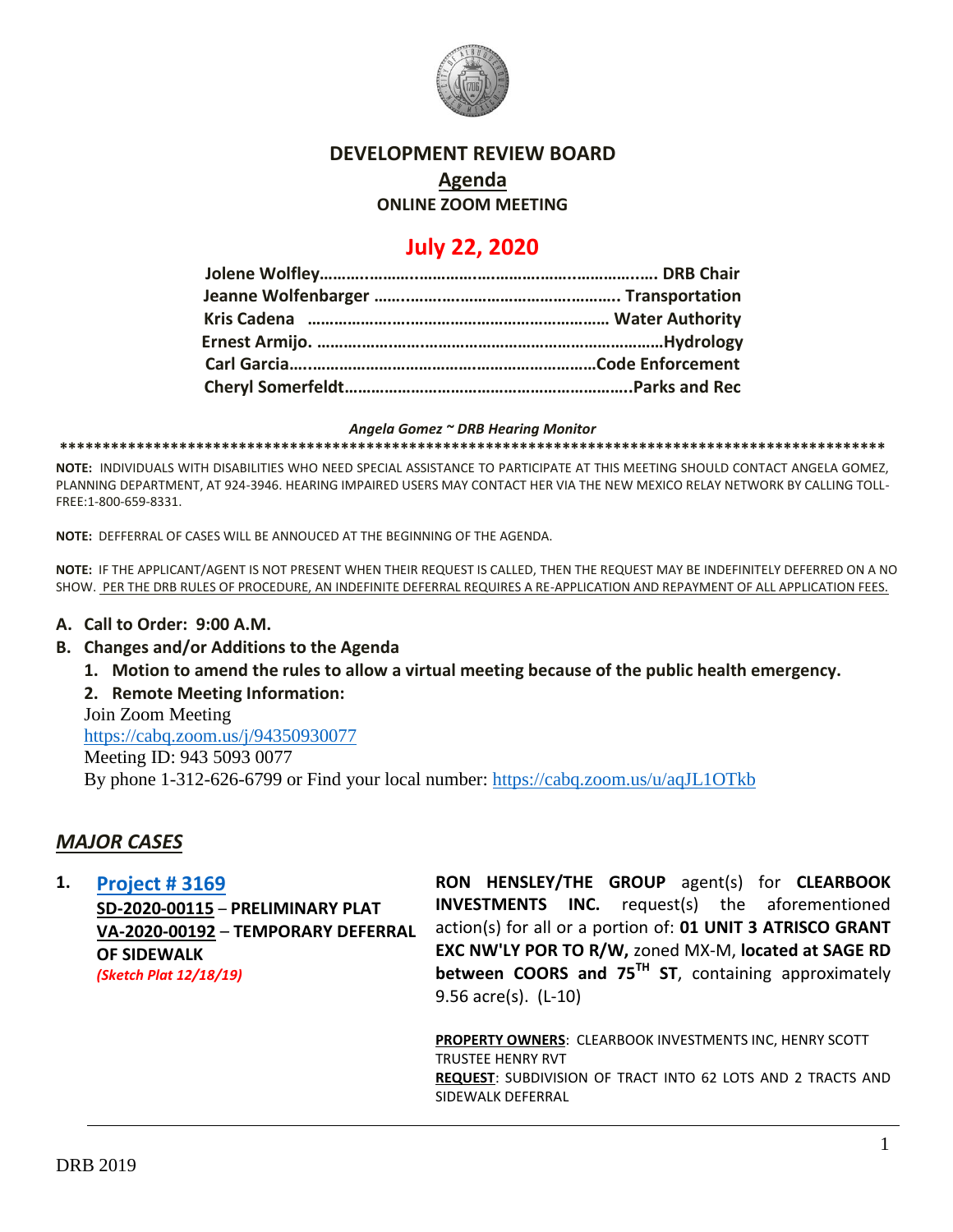| 2. | <b>Project #4030</b><br>(1002566, 1004501, 1004503)<br>SI-2020-00540 - SITE PLAN                                                                                           | TIERRA WEST, LLC agent(s) for CALABACILLAS GROUP C/O<br><b>DONALD HARVILLE</b> request(s) the aforementioned action(s)<br>for all or a portion of: A-12 & A-13, zoned MX-M, located at<br>GOLF COURSE RD NW between GOLF COURSE RD NW,<br>BLACK ARROYO and WESTSIDE<br><b>BLVD</b><br>containing<br>approximately 8.77 acre(s). $(A-12,13)$<br>PROPERTY OWNERS: CALABACILLAS GROUP C/O DONALD HARVILLE<br>REQUEST: SITE PLAN FOR APARTMENT WITH MORE THAN 50 UNITS                                                          |
|----|----------------------------------------------------------------------------------------------------------------------------------------------------------------------------|-----------------------------------------------------------------------------------------------------------------------------------------------------------------------------------------------------------------------------------------------------------------------------------------------------------------------------------------------------------------------------------------------------------------------------------------------------------------------------------------------------------------------------|
| 3. | Project # PR-2019-002571<br>SD-2020-00097 - VACATION OF PUBLIC<br><b>EASEMENT</b><br><b>SD-2020-00098 - VACATION OF PUBLIC</b><br><b>EASEMENT</b><br>(Sketch Plat 7/10/19) | <b>DENNIS LORENZ</b> agent(s) for PHILLIP PICKARD - DCLP<br>TRUST request(s) the aforementioned action(s) for all or a<br>portion of: NORTHWEST CORNER, NEW MEXICO STATE<br>HIGHWAY DEPARTMENT, TRACT A UNIT A, NORTH<br>ALBUQUERQUE ACRES, zoned NR-LM, located at 7550 PAN<br>AMERICAN between SAN FRANCISCO NE and DEL REY AVE<br>NE, containing approximately 0.14 acre(s). (D-18)[Deferred<br>from 6/10/20, 6/24/20]<br>PROPERTY OWNERS: PHILLIP PICKARD<br>REQUEST: VACATION OF PUBLIC DRAINAGE AND UTILITY EASEMENTS |
| 4. | Project # PR-2020-003887<br>(1010532)<br>SI-2020-00367 - SITE PLAN                                                                                                         | SCOTT ANDERSON<br>agent(s) for <b>MICHAEL</b><br><b>DRESKIN</b><br>request(s) the aforementioned action(s) for all or a portion<br>of: LOT 5, BLOCK 23, BROAD ACRES ADDN, zoned MX-M,<br>located at 2818 4TH ST NW, containing approximately 1.27<br>$\text{acre}(s)$ . $(H-14)$ [Deferred from 7/8/20]<br>PROPERTY OWNERS: MICHAEL DRESKIN<br>REQUEST: SITE PLAN FOR APARTMENT WITH MORE THAN 50 UNITS                                                                                                                     |
|    | <b>MINOR CASES</b>                                                                                                                                                         |                                                                                                                                                                                                                                                                                                                                                                                                                                                                                                                             |
| 5. | Project # PR-2018-001347<br>SD-2020-00118 - PRELIMINARY/FINAL<br><b>PLAT</b>                                                                                               | ARCH + PLAN LAND USE CONSULTANTS agent(s) for NM<br><b>FINANCIAL SOLUTIONS</b><br>request(s) the<br><b>RESIDENTIAL</b><br>aforementioned action(s) for all or a portion of: 214-A-X,<br>215-B AND LOT 1 BLOCK 21, TORREON SUBDIVISION,<br>zoned R-1A, located at 401, 407, 411 ANDERSON AVE SE<br>between JOHN ST and BROADWAY BLVD, containing<br>approximately 0.38 acre(s). (L-14) [Deferred from 7/8/20]                                                                                                                |

**PROPERTY OWNERS**: NM RESIDENTIAL FINANCIAL SOLUTIONS **REQUEST**: LOT REALIGNMENT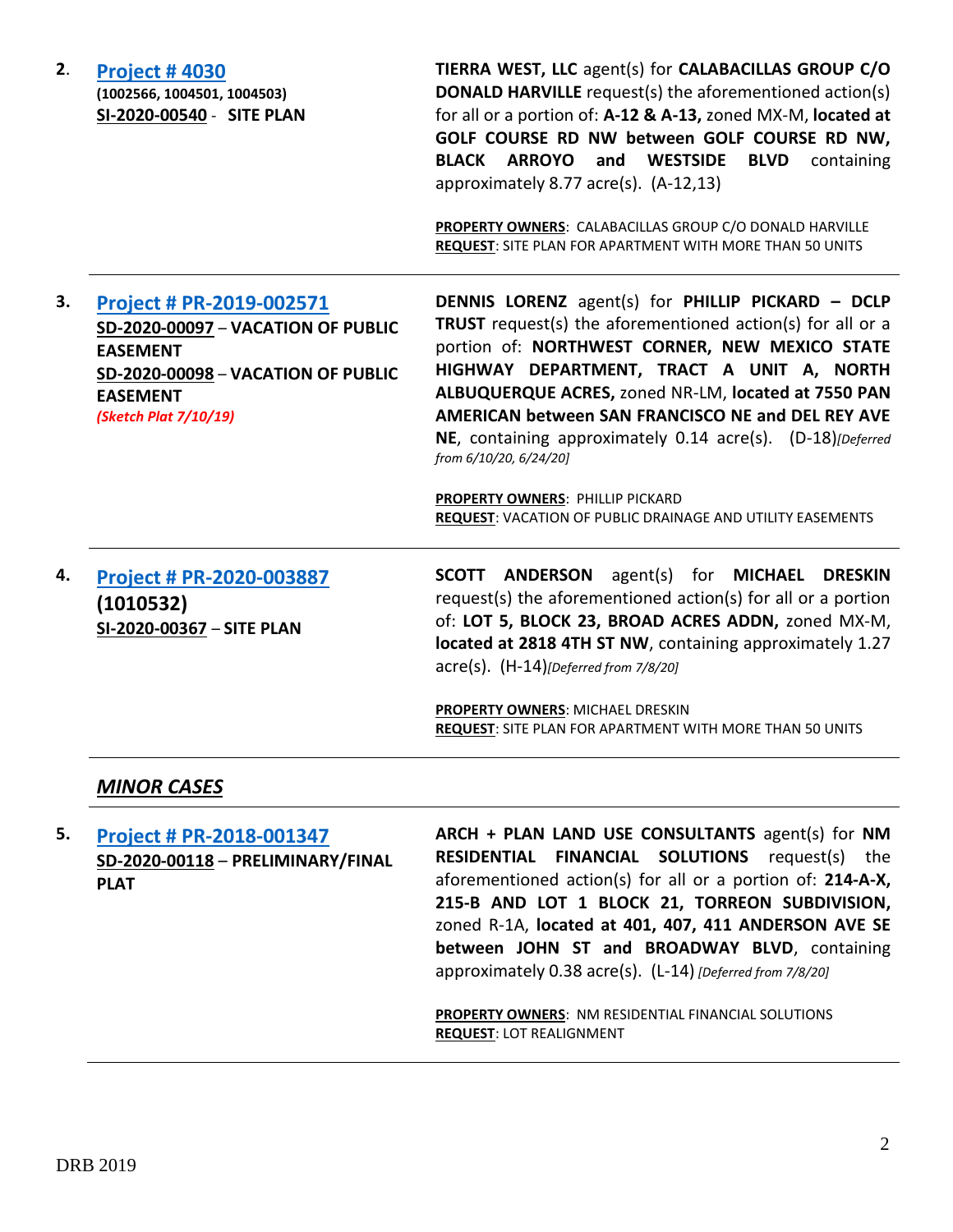| 6. | Project # PR-2019-002332<br>SD-2020-00085 - PRELIMINARY/FINAL<br><b>PLAT</b><br>VA-2020-00224 - DPM WAIVER<br>(Sketch Plat 1/15/20)                   | ARCH + PLAN LAND USE CONSULTANTS & RIO GRANDE<br><b>ENGINEERING</b> agent(s) for <b>JODY MASTERS</b> request(s) the<br>aforementioned action(s) for all or a portion of: MAP 38<br>300-A1, LANDS OF MASTER, BORIN AND MEMMER zoned<br>R-A, located at 2737 CARSON RD NW between MONTOYA<br>ST NW and<br><b>RIO GRAND</b><br><b>BLVD NW, containing</b><br>approximately 0.92acre(s). (H-12) {Deferred from 6/10/20, 6/24/20,<br>7/8/20, 7/15/20]<br><b>PROPERTY OWNERS: JODY MASTERS</b><br>REQUEST: CREATE 2 LOTS FROM ONE EXISTING LOT |
|----|-------------------------------------------------------------------------------------------------------------------------------------------------------|------------------------------------------------------------------------------------------------------------------------------------------------------------------------------------------------------------------------------------------------------------------------------------------------------------------------------------------------------------------------------------------------------------------------------------------------------------------------------------------------------------------------------------------|
| 7. | <b>Project #3133</b><br>SD-2020-00135 - PRELIMINARY/FINAL<br><b>PLAT</b><br>VA-2020-00230 - SIDEWALK WIDTH<br><b>VARIANCE</b><br>(Sketch Plat 6/3/20) | JAG PLANNING & ZONING - JUANITA GARCIA agent(s) for<br><b>SEAN</b><br><b>YVONNE</b><br><b>O'MALLEY</b><br>request(s)<br><b>AND</b><br>the<br>aforementioned action(s) for all or a portion of: LOT 19<br>BLOCK 4, FITZGERALD ADDITION, zoned R-1D, located at<br>805 FITZGERALD DR NW between 10 <sup>TH</sup> ST NW and 7 <sup>th</sup> ST<br>NW, containing approximately 0.3 acre(s). (G-14)<br>PROPERTY OWNERS: SEAN AND YVONNE O'MALLEY<br>REQUEST: SUBDIVIDE ONE LOT INTO TWO LOTS, SIDEWALK WIDTH<br>VARIANCE                     |
| 8. | Project # PR-2019-002268<br>SD-2020-0110 - PRELIMINARY/FINAL<br><b>PLAT</b><br>(Sketch Plat 12/18/19)                                                 | <b>COMMUNITY SCIENCES CORPORATION agent(s) for OUR</b><br><b>LAND LLC</b> request(s) the aforementioned action(s) for all or<br>a portion of: LOT A-4, LANDS OF MICHAEL J. SNOW AND<br>ELIZABETH T. SNOW, zoned R-A, located at 2945 TRELLIS<br>DR. NW between DECKER RD NW and CAMPBELL RD NW,<br>containing approximately 0.8301 acre(s). (G-12)[Deferred from<br>7/8/20                                                                                                                                                               |
|    |                                                                                                                                                       | <b>PROPERTY OWNERS: OUR LAND LLC</b><br>REQUEST: DIVIDE ONE EXISTING LOT INTO 3 NEW LOTS, GRANT<br><b>EASEMENTS</b>                                                                                                                                                                                                                                                                                                                                                                                                                      |